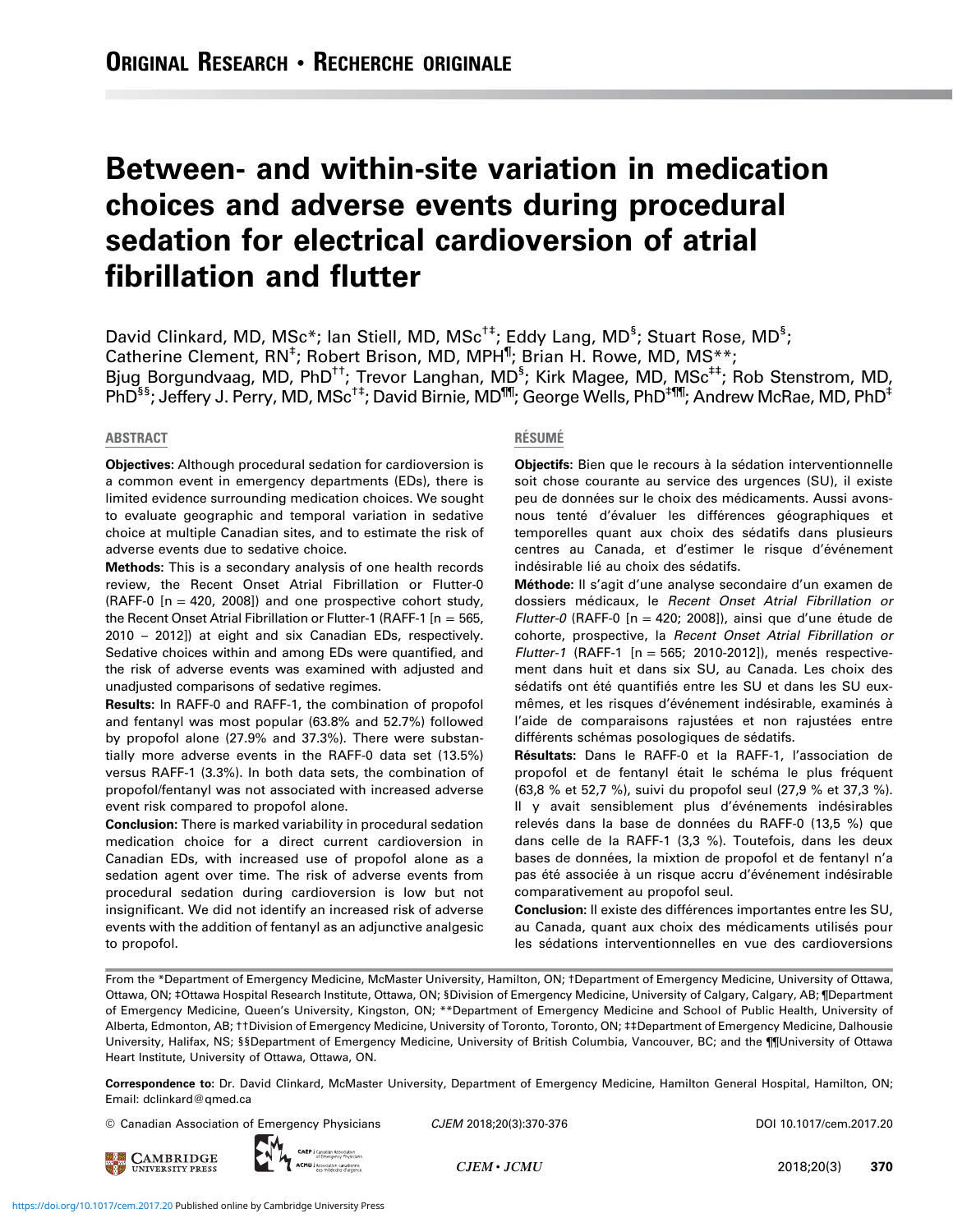électriques, et l'emploi du propofol seul comme agent de sédation a gagné du terrain au fil du temps. Le risque d'événement indésirable découlant de la sédation interventionnelle durant la cardioversion est faible, mais non insignifiant. D'après les résultats de l'étude, l'adjonction de fentanyl au propofol, comme analgésique, n'est pas associée à un risque accru d'événement indésirable.

Keywords: cardioversion, sedation, adverse events, propofol, fentanyl

#### INTRODUCTION

Atrial fibrillation (AF) is the most common cardiac dysrhythmia treated in the emergency department  $(ED)$ .<sup>1</sup> In Canada, symptomatic episodes of paroxysmal AF are increasingly managed entirely in the ED, without subsequent admission to hospital.<sup>1-3</sup> ED management of symptomatic AF is focused on ventricular rate control or restoration of sinus rhythm, followed by primary or secondary prevention of thromboembolism.<sup>1</sup> Management is guided by multiple considerations, including patient stability, age, comorbidities, and specific characteristics of the patient's presentation such as AF duration and associated complications (e.g., cardiac ischemia, heart failure, transient ischemic attack/stroke). In low risk patients, restoration of sinus rhythm via electrical or pharmacologic cardioversion is recommended for symptomatic AF of duration less than 48 hours, although no approach has been conclusively proven superior, and wide variations exist among practice sites. $2,5$ 

Electrical cardioversion is a short, painful procedure that is usually performed under procedural sedation. Multiple medications have been shown to be safe and effective for sedation in the ED, with propofol, ketamine, midazolam, fentanyl, and etomidate being com-monly used alone or in combination.<sup>[6,7](#page-6-0)</sup> Many studies have evaluated medication combinations for extended procedures, such as fracture reductions or abscess drainage, but few have included electrical cardioversion. Studies evaluating sedation regimens for cardioversion are small and heterogeneous in terms of the sedative agents evaluated. $8-12$  Thus, there is a paucity of evidence to guide sedative medication choice to ensure optimal patient outcomes for electrical cardioversion in symptomatic AF.

The objectives of this study were to first quantify ED practice variation in the selection of sedation medication for electrical cardioversion of AF and atrial flutter (AFL) in eight major academic hospitals across Canada, and secondarily to investigate the adverse event risk associated with different sedative medication choices for a direct current cardioversion.

#### **METHODS**

## Study design and setting

This is a secondary analysis of two cohort studies describing the ED management of recent onset AF or AFL. Recent Onset Atrial Fibrillation or Flutter-0 (RAFF-0) was a retrospective health records review of ED patients with AF or  $AFL$ ,<sup>[5](#page-6-0)</sup> whereas Recent Onset Atrial Fibrillation or Flutter-1 (RAFF-1) was a prospective cohort study. $13$ 

Patients were enrolled in RAFF-0 or RAFF-1 if they were 18 years of age or older with a primary diagnosis of a recent-onset episode (first or recurrent) of symptomatic rapid AF or AFL. Inclusion criteria for both studies included a clear history of onset within 48 hours or onset within 7 days on anticoagulants with an international normalized ratio >2. Patients were excluded if AF or AFL was permanent or if the AF diagnosis was secondary to another primary presentation (e.g., alcohol withdrawal). The research ethics boards at all participating hospitals approved this study.

The methods of the RAFF-0 health records review study are described in detail elsewhere.<sup>4</sup> At each site, a trained health records analyst created a list of encounters using electronic hospital database searches. Potential cases were reviewed by a trained research assistant who determined eligibility and abstracted data on a standardized data extraction form. A central experienced research coordinator reviewed cases for completeness and quality assurance. Data were then entered by a trained data entry specialist. This study included 1,068 patients [\(Figure 1\)](#page-2-0) presenting to eight Canadian academic centres with a primary diagnosis of recent-onset (first episode or recurrent) of AF or AFL from January 1, 2008 to December 31, 2008. Of these, 428 (40%) patients underwent electrical cardioversion, and 420 (98%) had sedation records available and were included in this analysis.

RAFF-1 was a prospective cohort study at six academic hospitals (all of which had participated in the RAFF-0 study) from January 1, 2010 to January 31, 2012.<sup>13</sup> All patients had a primary diagnosis of symptomatic rapid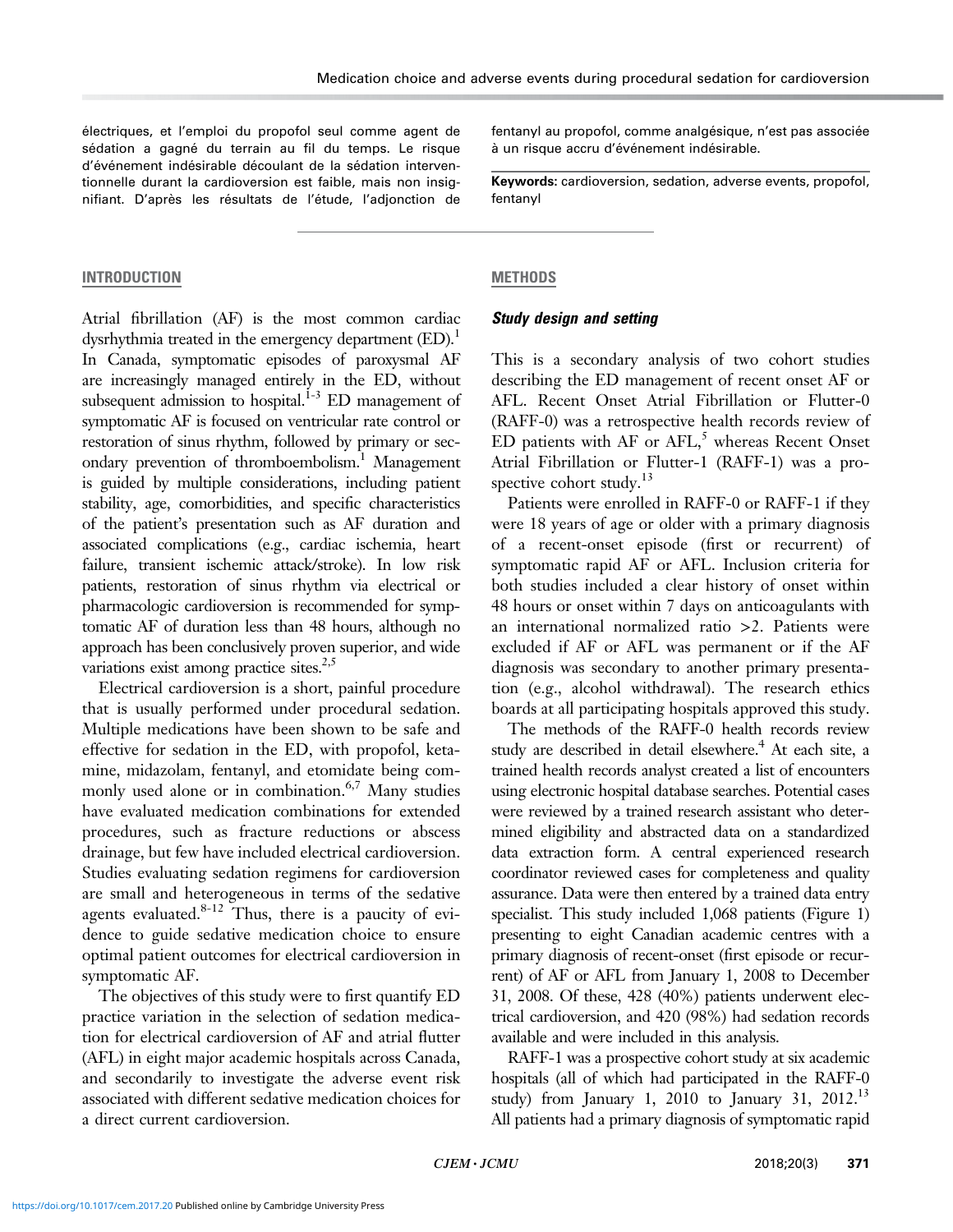<span id="page-2-0"></span>

Figure 1. Patient flow diagrams for 1068 patients in RAFF-0 and 3267 patients in RAFF-1.

AF where symptoms required urgent management and where acute rhythm control was a reasonable option. RAFF-1 subjects were prospectively enrolled when a primary diagnosis of AF (first episode or recurrent) was made by the attending physician. A trained research assistant prospectively recorded ED management as well as abstracted outcome data from patient records. Of the 3,267 patients screened for the RAFF-1 study, 1,120 met study inclusion criteria, and of those 1,091 patients were enrolled. Of the enrolled patients, 571 (52%) patients underwent electrical cardioversion, and 565 (99%) had sedation records available to be included in this analysis (see Figure 1).

Participating hospitals are academic tertiary care centres in Canada and have an annual ED census between 45,000 and 80,000 patients.

## Data analysis

Baseline subject characteristics as well as within- and among-site variation in sedation medication choices were quantified with descriptive statistics. Where possible, temporal variations within and between sites were examined by comparing the RAFF-1 and RAFF-0 data sets. Due to heterogeneity in study design, outcome definition, and ascertainment, data sets were analysed individually and not pooled.

Sedative regimens examined included propofol alone, propofol/fentanyl, propofol/midazolam, propofol/fentanyl/midazolam, and propofol/other. The propofol/ other drug combination comprised propofol/ketamine, propofol/other (specific other drug not recorded), or propofol/fentanyl/other, each of which was used with very small frequency.

Adverse events were abstracted from medical records and included negative sequelae due to sedation. The RAFF-0 study classified adverse events into aspiration, hypoxia (saturation <90%), or "other." Trained nurses using charts and reviewing sedation records classified "other" adverse events to include bradycardia, emesis, apnea, manual airway control, as well as "not defined." The RAFF-1 study defined adverse events as either hypoxia or aspiration.

Unadjusted relative risks for adverse event occurrence were calculated for the four sedative combinations compared to propofol alone. To adjust for potential confounders, we conducted a main-effects multinomial logistic regression analysis with the incidence of adverse events as the outcome. Regression models were constructed using clinically and conceptually relevant covariates and used a backward stepwise variable selection procedure. The final model was included as potential confounders: systolic blood pressure <120 mm Hg, use of IV rate control medications prior to sedation, age >65, and patient use of oral antihypertensive agents.

For each data set, regression models were fitted to generate an adjusted odds ratio for each drug combination compared to propofol alone. Due to the low number of adverse events in the RAFF-1 data set, bivariable and regression analyses were not able to be performed for the drug combinations of propofol/fentanyl/midazolam and propofol/midazolam.

Data analysis was conducted with SPSS statistical software, version 17.0 (IBM Corp, Armonk, NY).

### RESULTS

Patient enrolment for RAFF-0 and RAFF-1 is shown in Figure 1. Patient demographics are presented in [Table 1](#page-3-0).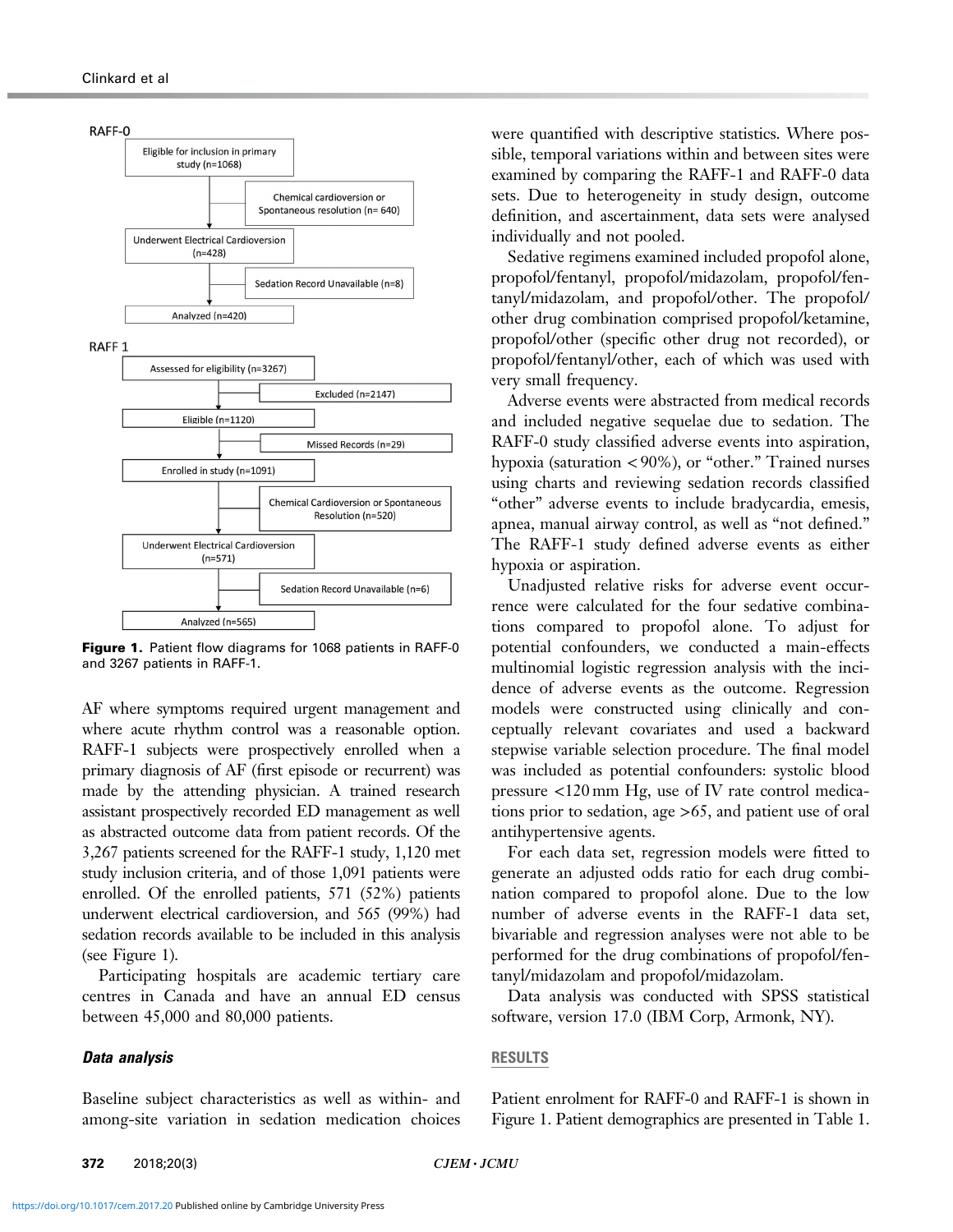| sets                                                                                                                           |              |             |  |  |
|--------------------------------------------------------------------------------------------------------------------------------|--------------|-------------|--|--|
|                                                                                                                                | RAFF-0       | RAFF-1      |  |  |
|                                                                                                                                | $(n = 420)$  | $(n = 565)$ |  |  |
| Male, n (%)                                                                                                                    | 279 (66.4)   | 389 (68.8)  |  |  |
| Age (SD)                                                                                                                       | 59 (15.2)    | 60.4 (15.3) |  |  |
| Initial rhythm, n (%)                                                                                                          |              |             |  |  |
| Atrial fibrillation                                                                                                            | 368 (87.6)   | 470 (82.3)  |  |  |
| Atrial flutter                                                                                                                 | 52 (12.4)    | 101(17.7)   |  |  |
| Duration of symptoms (hours) (SD)                                                                                              | 11.4(20.0)   | 7.6(8.8)    |  |  |
| Initial HR (SD)                                                                                                                | 123.4 (28.1) | 119 (30.3)  |  |  |
| CHADS2 > 0, n (%)                                                                                                              | 211 (50.2)   | 285 (50.4)  |  |  |
| Past atrial fibrillation, n (%)                                                                                                | 397 (73.1)   | 399 (70.6)  |  |  |
| Prior pharmacologic                                                                                                            | 60 (14.3)    | 104 (18.4)  |  |  |
| cardioversion, n (%)                                                                                                           |              |             |  |  |
| Prior electrical cardioversion, n (%)                                                                                          | 173 (41.2)   | 277 (49.0)  |  |  |
| Past medical history, n (%)                                                                                                    |              |             |  |  |
| Prior stroke                                                                                                                   | 15(3.6)      | 32(5.7)     |  |  |
| Hypertensive                                                                                                                   | 167 (39.8)   | 224 (39.6)  |  |  |
| <b>Diabetic</b>                                                                                                                | 28 (6.7)     | 42 (7.4)    |  |  |
| Congestive heart failure                                                                                                       | 6(1.4)       | 19 (3.4)    |  |  |
| CAD                                                                                                                            | 56 (13.3)    | 70 (12.4)   |  |  |
| Valvular heart                                                                                                                 | 29 (6.9)     | 47 (8.3)    |  |  |
| Pacemaker                                                                                                                      | 7(1.7)       | 19(3.4)     |  |  |
| COPD                                                                                                                           | 32 (7.6)     | 48 (8.5)    |  |  |
| Medications, n (%)                                                                                                             |              |             |  |  |
| Warfarin                                                                                                                       | 105 (25.0)   | 154 (27.3)  |  |  |
| β-blocker                                                                                                                      | 134 (31.9)   | 221 (39.1)  |  |  |
| Calcium channel blocker                                                                                                        | 64 (15.2)    | 93 (16.5)   |  |  |
| Sotalol                                                                                                                        | 33(7.9)      | 35(6.2)     |  |  |
| Amiodarone                                                                                                                     | 19(4.5)      | 28 (5.0)    |  |  |
| Digoxin                                                                                                                        | 10(2.4)      | 15(2.7)     |  |  |
| CAD = coronary artery disease; COPD = chronic obstructive pulmonary disease;<br>$HR = heart$ rate; $SD = standard deviation$ . |              |             |  |  |

<span id="page-3-0"></span>Table 1. Patient demographics in RAFF-0 and RAFF-1 data

Patients were predominantly male, 66.4% and 68.8% (RAFF-0 and RAFF-1), age 59 (RAFF-0) and 60.4 years old (RAFF-1). Presenting rhythm was AF in 87.6% of RAFF-0 patients and 82.3% of RAFF-1 patients. Initial duration of symptoms was 11.4 hours and 7.6 hours in RAFF-0 and RAFF-1, respectively. Cardioversion success rates by medication choice are shown in Table A1 (see supplementary material).

In both data sets, the combination of propofol/fentanyl was the most commonly used sedative regimen (63.8% and 52.7% for RAFF-0 and RAFF-1, respectively), followed by propofol alone (27.9% and 37.3% for RAFF-0 and RAFF-1, respectively) (Figure 2, [Table 2](#page-4-0)).

There was substantial variation in sedative choice among EDs. In the 2008 cohort, six of eight sites primarily used propofol in combination with fentanyl, whereas two sites primarily used propofol alone ([Figure 3, A\)](#page-4-0). From 2010



Figure 2. Bar chart showing sedative choice in RAFF-0 and RAFF-1.

to 2012, propofol/fentanyl was used most frequently at five of six hospitals ([Figure 3, B\)](#page-4-0).

At sites with data from each temporally separate cohort (Sites 1, 2, 3, 4, and 5), the use of propofol alone increased from 27.7% in 2008 to 37.4% in 2010 – 2012, whereas the use of the propofol/fentanyl in combination decreased from 62.4% to 50.5%.

The RAFF-0 data set contained 58 cardioversions with sedation-related adverse events (13.5%), of which 57 had sedative records available, whereas the RAFF-1 data set contained 19 adverse events (3.3%). [Figure 4](#page-4-0) shows the pooled adverse events by sedative type, and Tables A2 and A3 (see supplementary material) show adverse event by sedative type. The majority of adverse events were associated with the combination of propofol/fentanyl/midazolam (22%). Table A4 shows the unadjusted relative risks of an adverse event for each medication compared to propofol alone in each data set.

Multinomial logistic regressions evaluated the comparative risk of adverse events for the sedative regimens compared to propofol alone, after adjusting for potential confounders. In the RAFF-0 data set, the use of propofol/fentanyl/midazolam in combination was associated with a higher risk of and adverse events compared to propofol alone. No sedative combination was associated with an increased adjusted risk of adverse events compared to propofol alone in the RAFF-1 data set ([Table 3](#page-5-0)).

### **DISCUSSION**

This study examines the variation in sedation medication choices for electrical cardioversion in two geographically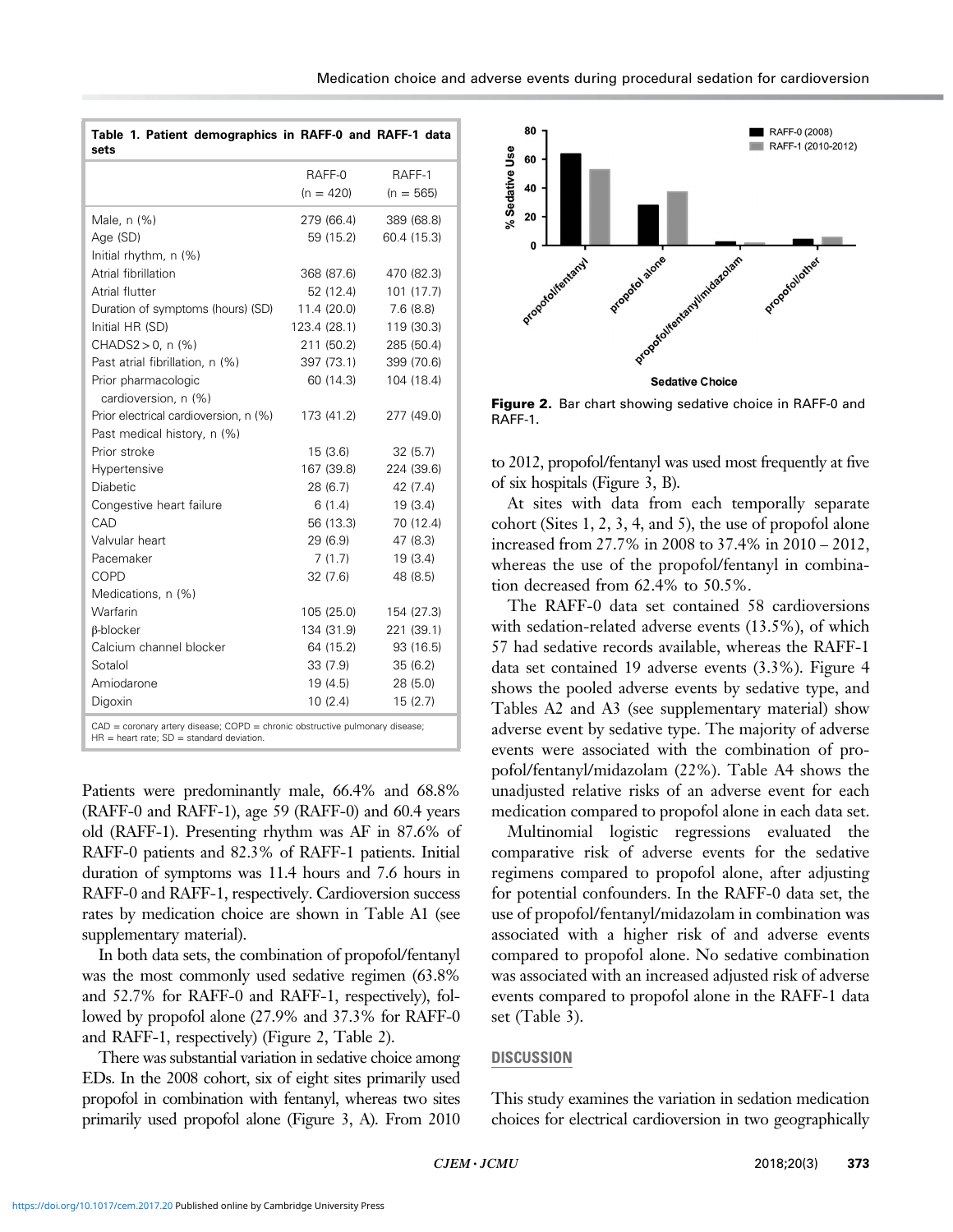<span id="page-4-0"></span>

| Table 2. Drug combination use in each data set with the corresponding adverse event percentage |                                      |                                                                              |                                      |                                                                              |  |  |
|------------------------------------------------------------------------------------------------|--------------------------------------|------------------------------------------------------------------------------|--------------------------------------|------------------------------------------------------------------------------|--|--|
|                                                                                                | RAFF-0                               |                                                                              | RAFF-1                               |                                                                              |  |  |
| Drug combination                                                                               | Sedative<br>regimen (%)<br>$n = 420$ | Adverse events involving propofol<br>or propofol combination (%)<br>$n = 53$ | Sedative<br>regimen (%)<br>$n = 565$ | Adverse events involving propofol<br>or propofol combination (%)<br>$n = 17$ |  |  |
| Propofol/fentanyl<br>Propofol alone<br>Propofol/fentanyl/<br>midazolam                         | 268 (63.8)<br>117 (27.8)<br>10(2.4)  | 35 (66.0)<br>10 (18.8)<br>4(7.5)                                             | 298 (52.7)<br>211 (37.3)<br>8(1.4)   | 11 (64.7)<br>4(23.5)<br>0(0)                                                 |  |  |
| Propofol/other                                                                                 | 17(4.0)                              | 4(7.5)                                                                       | 32(5.6)                              | 2(11.7)                                                                      |  |  |



Figure 3. Bar chart showing sedative choices in A) eight academic tertiary care centers in RAFF-0 and B) six centers in RAFF-1.

distributed patient cohorts with acute, symptomatic AF. The most commonly used sedative was a combination of propofol/fentanyl, followed by propofol alone. However, substantial variation was observed in sedation medication choices among the different sites, particularly in the use of agents combined with propofol. Although evidence supports the use of propofol and ketamine mixtures for procedural sedation,  $14-16$  only two sites used this combination to any appreciable extent. This variation is not surprising given the other variation in RAFF-1 manage-ment previously observed between these same hospitals.<sup>[4](#page-6-0)</sup>



Figure 4. Bar chart showing sedative choice and adverse event risk in RAFF-0 and RAFF-1.

Comparing the RAFF-0 and RAFF-1 data sets temporally, the use of propofol/fentanyl declined roughly 10%, with the majority of this decline attributable to increased use of propofol alone as a sedative agent.

Choosing the medications required for any sedation requires physicians to balance effectiveness against potential adverse effects. Guidelines support the safety of multiple agents, including propofol and ketamine, for procedural sedation.<sup>[17](#page-6-0)</sup> To date, only small studies evaluating the safety and effectiveness of these agents specifically in electrical cardioversion have been conducted.[8-12](#page-6-0) No studies have directly compared propofol and fentanyl or propofol and ketamine against propofol alone for electrical cardioversion.

<https://doi.org/10.1017/cem.2017.20> Published online by Cambridge University Press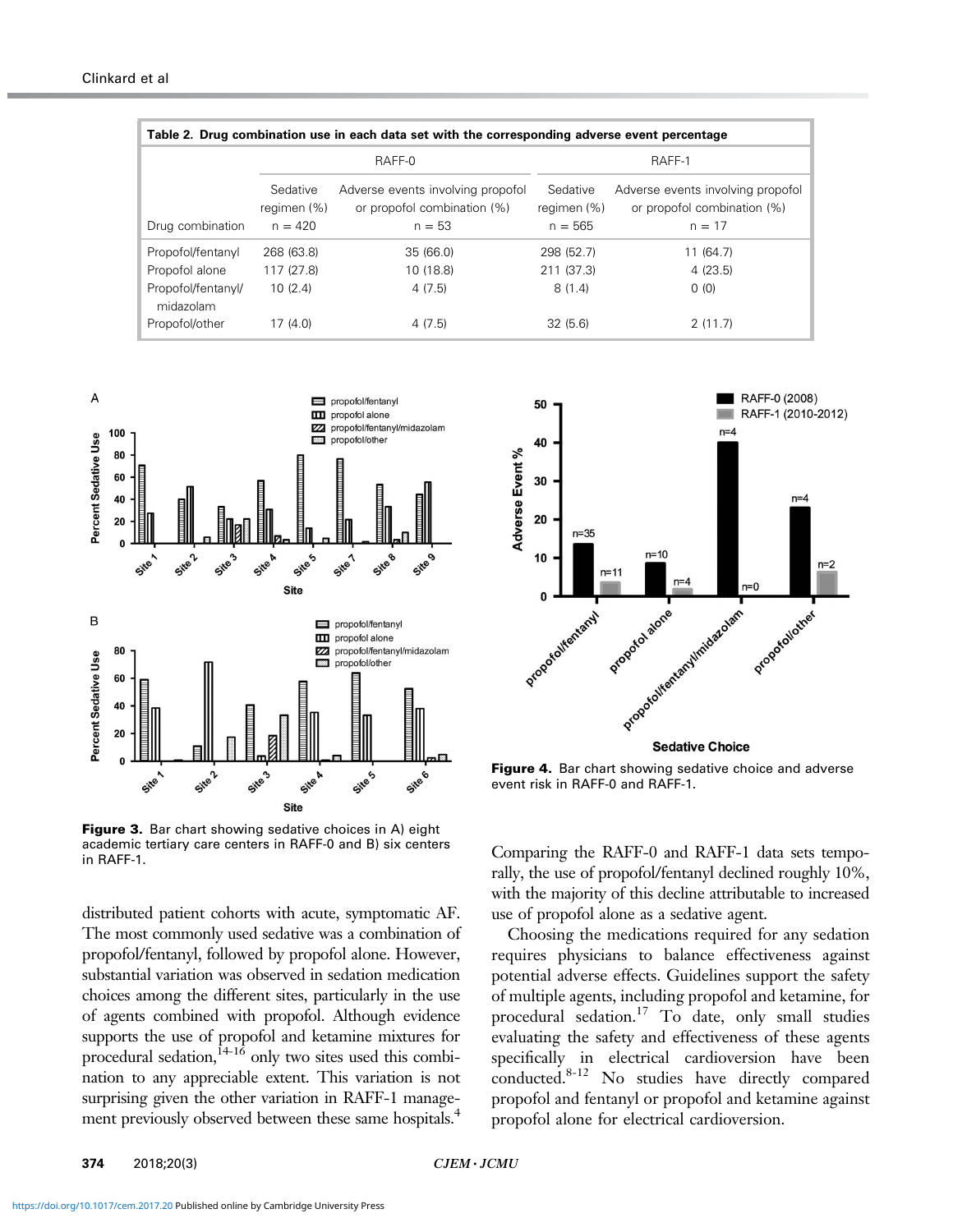<span id="page-5-0"></span>

| Table 3. Adjusted odds ratios and 95% confidence intervals<br>for adverse events associated with sedative medication<br>combinations compared to propofol alone, after adjustment<br>for confounders |                                       |  |
|------------------------------------------------------------------------------------------------------------------------------------------------------------------------------------------------------|---------------------------------------|--|
| ,,,,,,                                                                                                                                                                                               | BAFF A OB 10501 OB BAFF 4 OB 10501 OB |  |

| Variable                                       |                      | RAFF-0 OR (95% CI) RAFF-1 OR (95% CI) |  |  |
|------------------------------------------------|----------------------|---------------------------------------|--|--|
| Propofol/fentanyl/<br>midazolam                | $9.55(2.05 - 44.45)$ |                                       |  |  |
| Propofol/fentanyl                              | $1.64$ (0.77 – 3.47) | $2.056(0.64 - 6.60)$                  |  |  |
| Propofol/other                                 | $3.57(0.90 - 14.11)$ | $3.44(0.58 - 20.28)$                  |  |  |
| $Cl =$ confidence interval; $OR =$ odds ratio. |                      |                                       |  |  |

Propofol and fentanyl both can cause apnea at high doses and can have an additive effect when used together. Practitioners may believe that the risk of an adverse event with the addition of fentanyl to propofol is not worth the potential benefit of increased analgesia, which may explain the increased use of propofol alone as a sedating medication from 2008 to 2012.

A secondary aim of this analysis was to examine the risk of adverse effects of sedation medication choices for cardioversion. The addition of fentanyl and midazolam to propofol was found to significantly increase the risk of an adverse event in the RAFF-0 data set compared to propofol alone. The drug combination of propofol/ other was also found to significantly increase the risk of an adverse event compared to propofol alone in the RAFF-0 data set. In both data sets, the use of propofol/ fentanyl was not associated with an increased adverse event risk compared to propofol alone, after adjusting for potential confounders. This suggests that the analgesic benefit of adding fentanyl to propofol may be worth the risk of excessive patient sedation.

## **LIMITATIONS**

A recent review of propofol use in the ED for all procedural sedations showed propofol alone to cause a hypotensive event between  $0\%$  and  $17\%$  of the time.<sup>[18](#page-6-0)</sup> The adverse event risk in these data sets matches these cited event rates. However, there was a surprising difference in the risk of adverse events between the two data sets analysed here. This is likely due to differences in the definition of adverse events in each cohort study and the method of collection. The adverse events collected in RAFF-1 were collected by nurses prospectively and only included aspiration and hypoxia with no other options. The definition of adverse event in RAFF-0, collected retrospectively from all sections of the patient's chart (sedation record, respiratory therapist notes, physician notes), was much broader, leading to a higher adverse event risk in this data set. Aspiration and hypoxia event rates were similar between data sets. Some clinically important adverse events, such as respiratory depression, $^{19}$  were omitted from both data sets, thus leading to a possible underestimate of the adverse event risk.

Another important limitation stems from the individualized nature of medication choice. Physicians were able to tailor medication choice and dose to the individual patient. Thus, the observed results may be vulnerable to selection and indication bias. However, no significant demographic differences were observed between those who suffered an adverse event compared to those who did not.

## **CONCLUSION**

The risk of adverse events from procedural sedation for cardioversion in the ED is low but not negligible, and retrospective analysis in the RAFF-0 data set failed to demonstrate increased risk of adverse events with the combination of propofol/fentanyl compared to propofol alone. These data demonstrate substantial differences in medication choice within and among Canadian academic centres. Over time, it appears that multimodal sedation is becoming less popular compared to using propofol alone for cardioversion.

Acknowledgements: Dr. Stiell holds a Distinguished Professorship and University Health Research Chair from the University of Ottawa. Dr. Rowe is supported by a Tier I Canada Research Chair in Evidence-based Emergency Medicine through the Government of Canada (Ottawa, ON). Dr. Perry holds a New Investigator Award from the Canadian Institutes of Health Research and a Clinical Research Chair from the University of Ottawa. We would like to thank the research staff at participating hospitals for their contributions towards patient enrolment and follow-up, as well as data collection. The authors acknowledge the following research personnel at the study hospitals: The Ottawa Hospital, Ottawa, Ontario (Pam Sheehan, RN; Pam Ladoucer, RN; Julie Finnigan, RN; Connor Sheehan, BAH; Ellias Horner, BAH; and Linda Brown, RN); Kingston General Hospital, Kingston, Ontario (Kathy Bowes, RN; Karen Lollar, RN; Jane Reid, RN; Nicholas Martin, MD; Gauri Ghate, MD; Carla Graham, RN; and Catherine Bobek, MD); Mount Sinai Hospital, Toronto, Ontario (Michelle Loftus, RN; Genevieve Banshard, RN; and Jackie Ripco, RN); Jewish General Hospital, Montreal, Quebec (Antoinette Colacone, RN; Chris Tselios, BSc; and Paulina Gasioworska, MD); University of Alberta Hospital, Edmonton, Alberta (Debbie Boyko, RN; Jennifer Moore, RN; Mira Singh, MA; Gemma Percival, RN; and